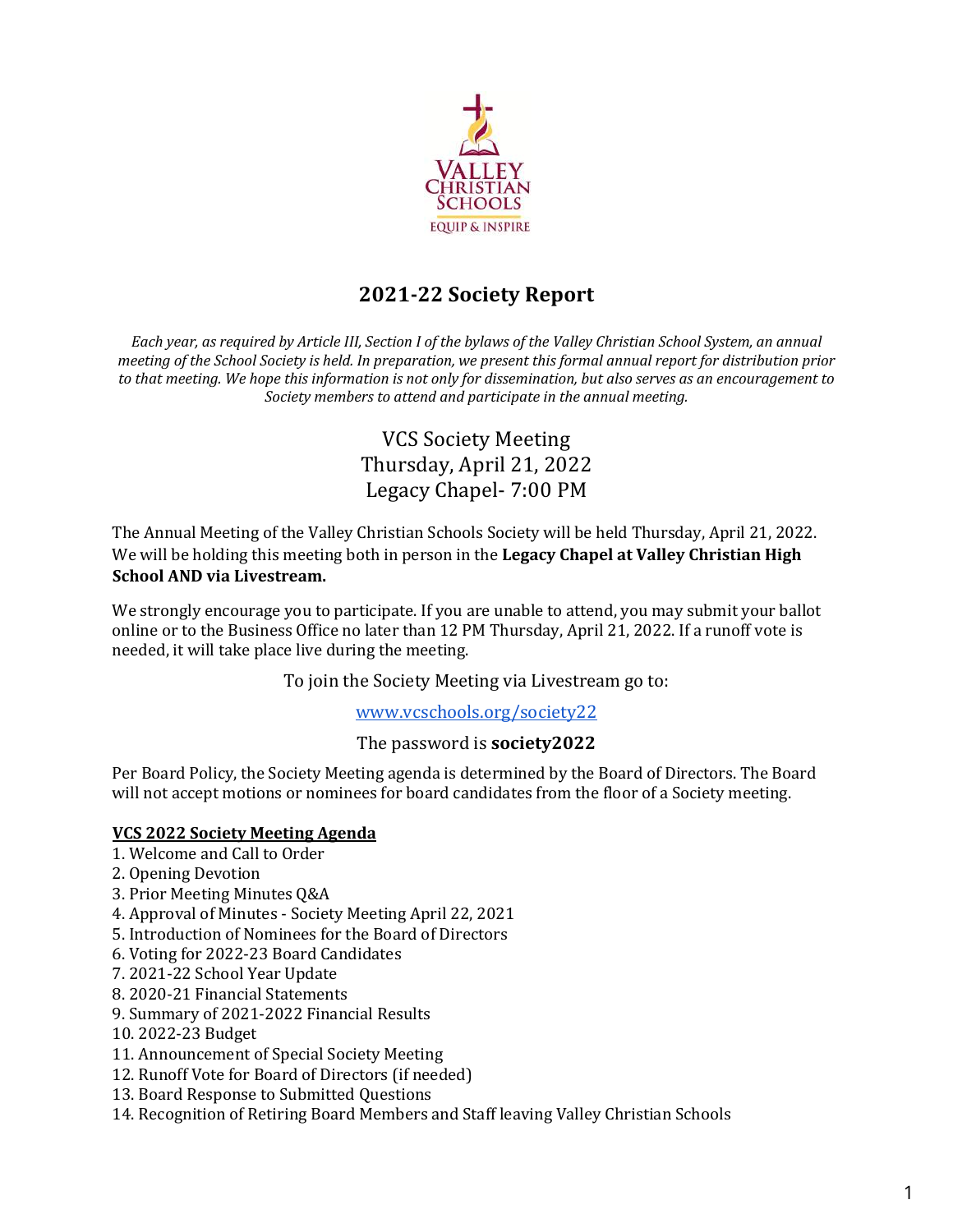15. Announcement of Election Results 16. Motion for Adjournment 17. Closing Prayer

# **Board of Directors**

*Term Expiring 2022* Ana Azevedo Tom Groe Eddie Nagahashi Aaron Solomon-Mills

# *Term Expiring 2023*

Kim Bouma Mona Gisler Harry Prins Jeff Struiksma

*Term Expiring 2024* Wesley Turnbow John Grasmeyer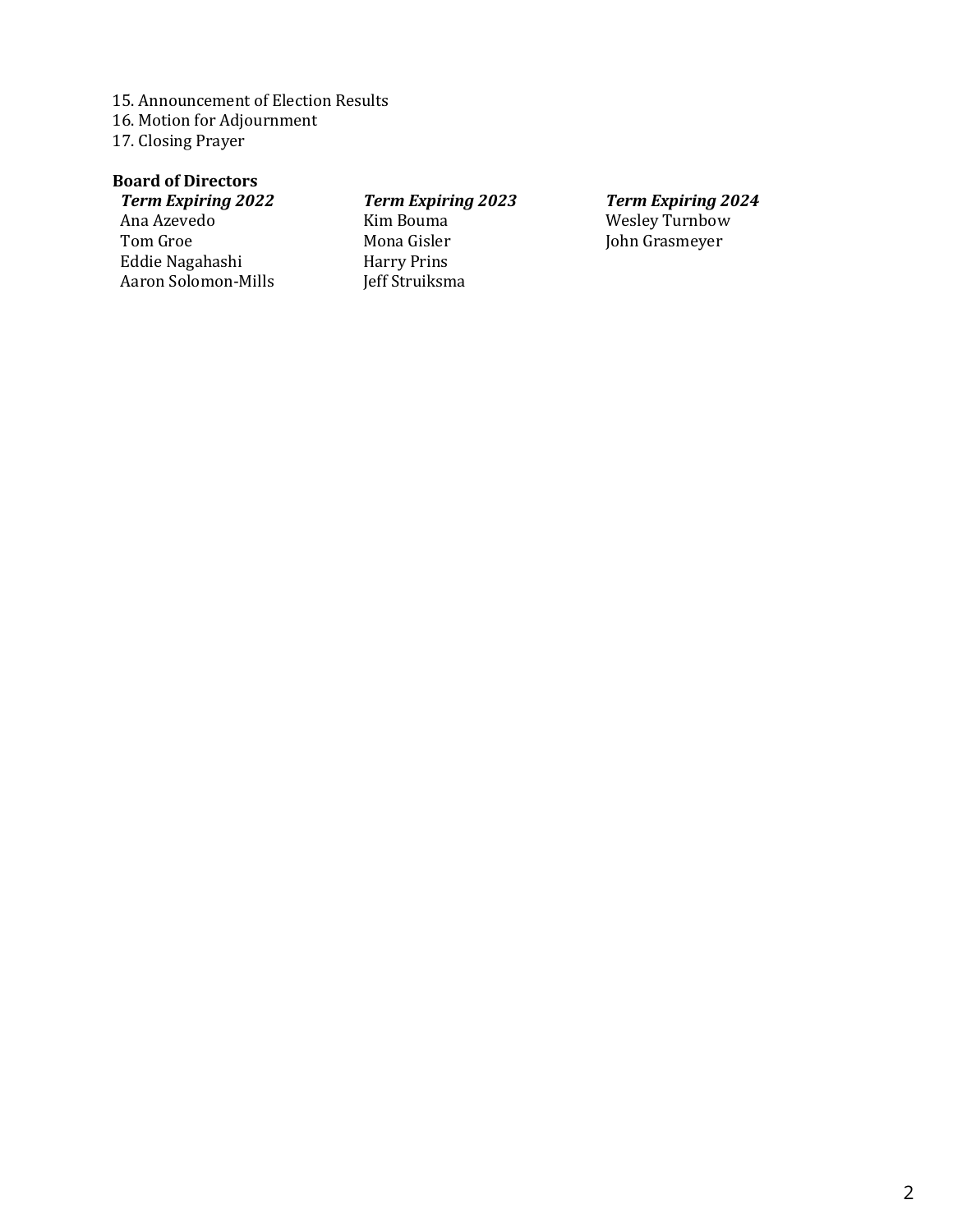

# **Our Commitment**

In the light of the Lordship of Jesus Christ and the authority of God's word, we will educate each unique student in cooperation with the Christian community so that he or she is equipped and inspired to make a difference for Jesus Christ in the world.

# **Our Core Values**

## 1. THE LORDSHIP OF JESUS CHRIST

Because Jesus Christ is supreme over all creation and history, we will give Him first place in every subject, in every classroom, in every activity, and in the life of every person.

## 2. **THE AUTHORITY OF GOD'S WORD**

Because the Bible is God's guide for our faith and life, we follow the direction of God's Word for the spiritual, intellectual, social and physical development of each person.

### **3. THE UNIQUENESS OF EACH STUDENT**

Because every person is created in God's image, we will educate in a manner that affirms people and honors their individual uniqueness.

### 4. **EDUCATION IN COOPERATION WITH THE CHRISTIAN COMMUNITY**

Because God has given parents responsibility for the nurture and training of their children, we will help them fulfill this calling in partnership with the church.

### 5. **MAKING A DIFFERENCE FOR CHRIST IN THE WORLD**

Because Christ-centered education is for Christ-centered living, we will, by the power of the Holy Spirit, equip and inspire people as agents of change and renewal for Jesus Christ in contemporary society.

# **Our Calling**

### FORMING students to become more like Jesus.

We serve parents and students from culturally and ethnically diverse communities and will equip and inspire each unique student to live and serve as a follower of Jesus Christ in the world today.

### **INFORMING** students to prepare them for service.

We provide students with models, opportunities, skills and information necessary to become caretakers of God's creation and healing agents in a broken society.

### **TRANSFORMING students to impact contemporary society for Christ.**

We prepare students to answer Christ's call to be the salt of the earth and the light of the world, permeating all of society, pointing to Jesus, righting injustice, and working for Biblical alternatives in every part of life.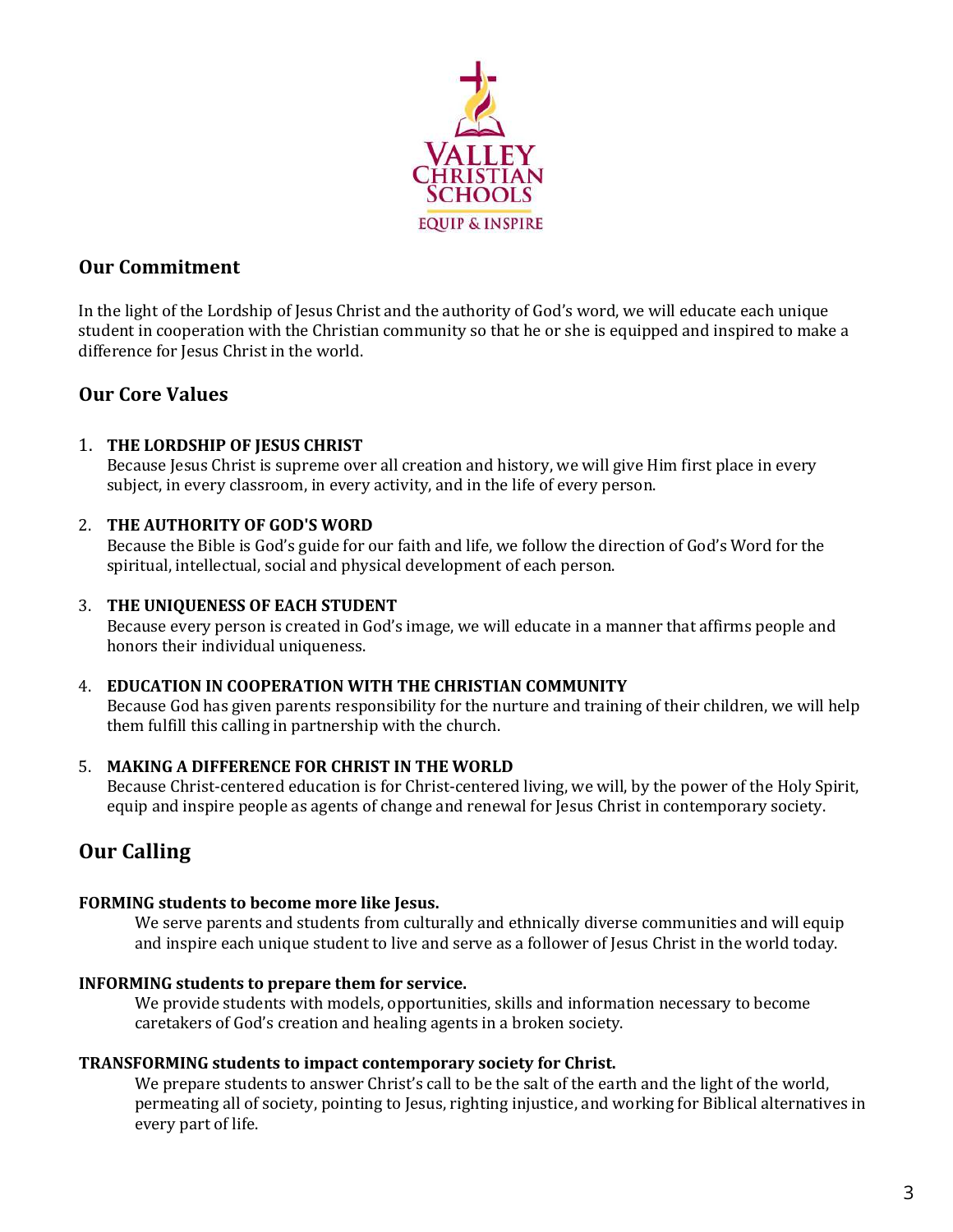

April 2022

Dear Valley Christian Schools Community,

What a year! It's hard to believe another school year is coming to a close soon. We started this particular school year with continued uncertainty about ever-changing regulations, but we have come together as a community in faith, and we have collectively worked toward our primary goal of providing a safe and healthy environment for students to continue to receive in-person educational instruction. During this year I have often been reminded of Hebrews  $11:1$ :

"Now faith is confidence in what we hope for and assurance about what we do not see."

Throughout this school year, we have responded to the challenges presented, and have seen many examples of God's unending faithfulness. Here are some of the highlights from this year:

• In-Person Learning

We started the year off back in traditional classroom settings, and we saw students thrive under the live instruction provided on each of our campuses. Our Administrative Team, led by our Superintendent, has skillfully navigated a challenging and constantly changing regulatory environment. By the grace of God, our campuses have remained open for inperson learning all school year, and we praise the Lord for his protection over our students and faculty.

The New Normal

This year saw the return of many traditional Valley Christian Schools activities on each of our campuses, including a full slate of sports, FIRST Robotics competitions, after-school enrichment activities and camps on the Elementary school campus, a live science fair at the middle school, the Fine Arts Festival for our elementary and middle school students, and the return of Broadway Showcase to the La Mirada Theatre! In some cases, we experienced a twist on traditional activities in order to address current regulations. The creativity and innovation demonstrated by our teachers and Administrative Team have been such a blessing! The first ever Cocoa and Carols event in December was a huge hit and is sure to be the first of many in the years to come!

• Meeting Our Strategic Goals

This year, we made great strides toward accomplishing many of our strategic goals. We recently announced the hiring of Brian Petteys to serve as our full-time Development Director going forward. We are continuing to work to pay down third-party debt and have been securing new vans and buses to meet our transportation needs. We held a successful Pastors' breakfast strengthening our relationships with local churches with ties to Valley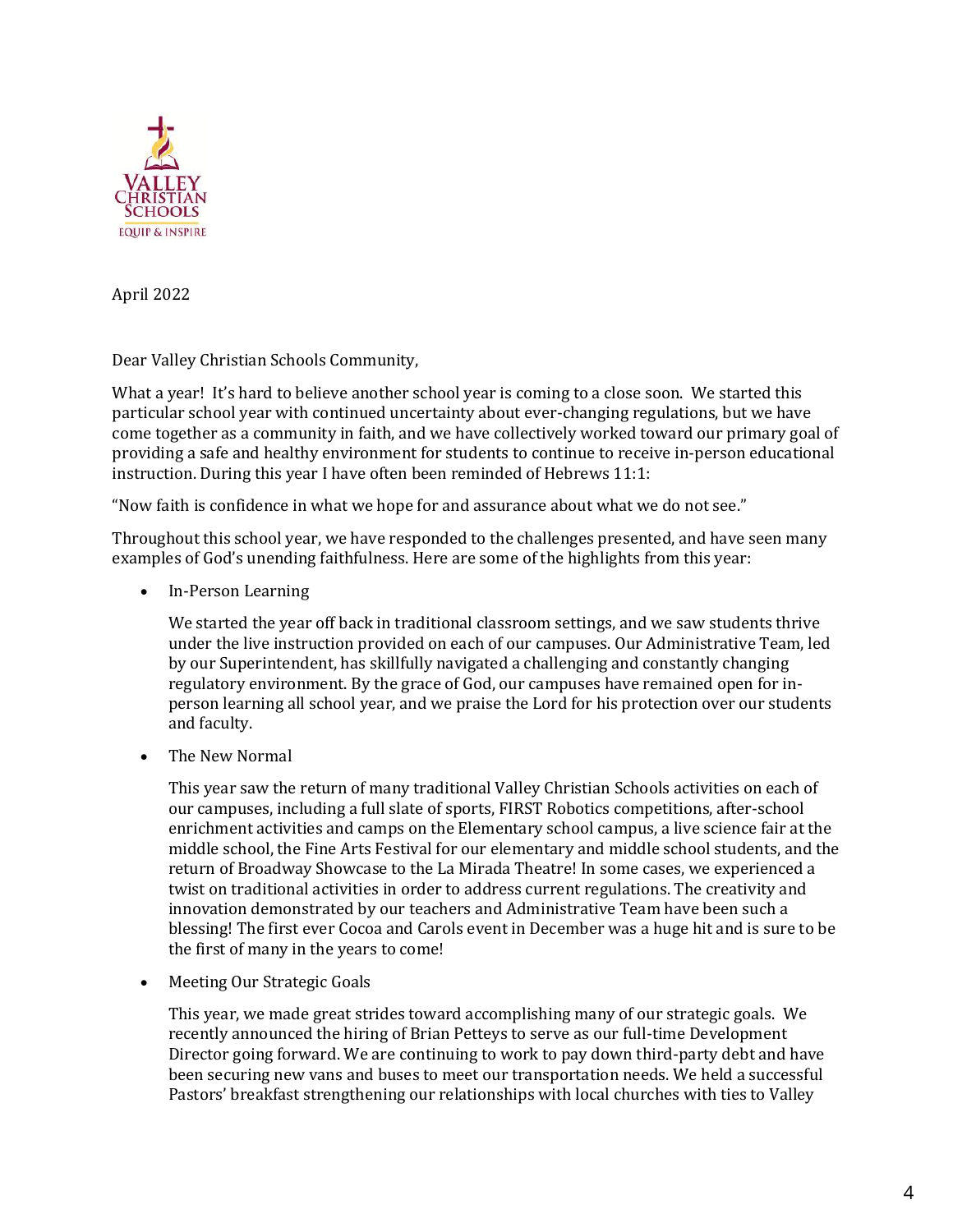Christian Schools. We have also been encouraged by the Administrative Team's focus on faith formation and are blessed with the appointment of Theresa Jones as our K-8 Chapel Coordinator and Andy Anderson as our High School Campus Ministry Director. We look forward to seeing the good work and energy they bring to these critical roles. At our upcoming Society meeting, we'll be sharing with you some of the challenges we continue to face from a governance and organizational structure standpoint. We are excited about the progress we've made on our strategic goals, and we're looking forward to continued steps forward.

• VCS Community Generosity and Support

We continue to be thankful for your generosity and support during these unprecedented times. We were excited to be able to come back together for the live fundraising auction in January, and we have completed several improvements as part of our RENEW Campaign. This year saw improvements to the high school in Hall A, the new library, student union and coffee bar building was opened, and plans are already underway for improvements to Hall B. Growth at the elementary school has stretched our space needs, and two new portable classrooms will be installed soon. You will also be hearing more about our plans to improve the high school gym AC system. Anyone who has spent time in the gym on a warm day will welcome this news!

We are so grateful for God's continuous faithfulness, and we are excited to see what plans He has in store for us. Through each challenge we have faced, I have turned to one of my favorite verses, Proverbs 3:5-6:

"Trust in the Lord with all your heart and lean not on your own understanding; in all your ways submit to him, and he will make your paths straight."

In closing, thank you to all of you (parents, students, faculty, and staff) for meeting each challenge with patience, grace, and faith. These are not easy times, and I am so very thankful for the leadership exhibited by our Administrative Team, the resilience of our students, faculty, and staff, and the support of our families. Thank you all for continuing to demonstrate the very best attributes of the Valley Christian Schools Community, for your dedication to a scripture-based and Christ-centered education, and for your ongoing partnership with, and support of Valley Christian Schools. 

"May the God who gives endurance and encouragement give you the same attitude of mind toward each other that Christ Jesus had, so that with one mind and one voice you may glorify the God and Father of our Lord Jesus Christ. Accept one another, then, just as Christ accepted you, in order to bring praise to God." Romans 15:5-7, VCS 21/22 Theme Verse

In Him.

Mona gola

Mona Gisler President, Board of Directors Valley Christian Schools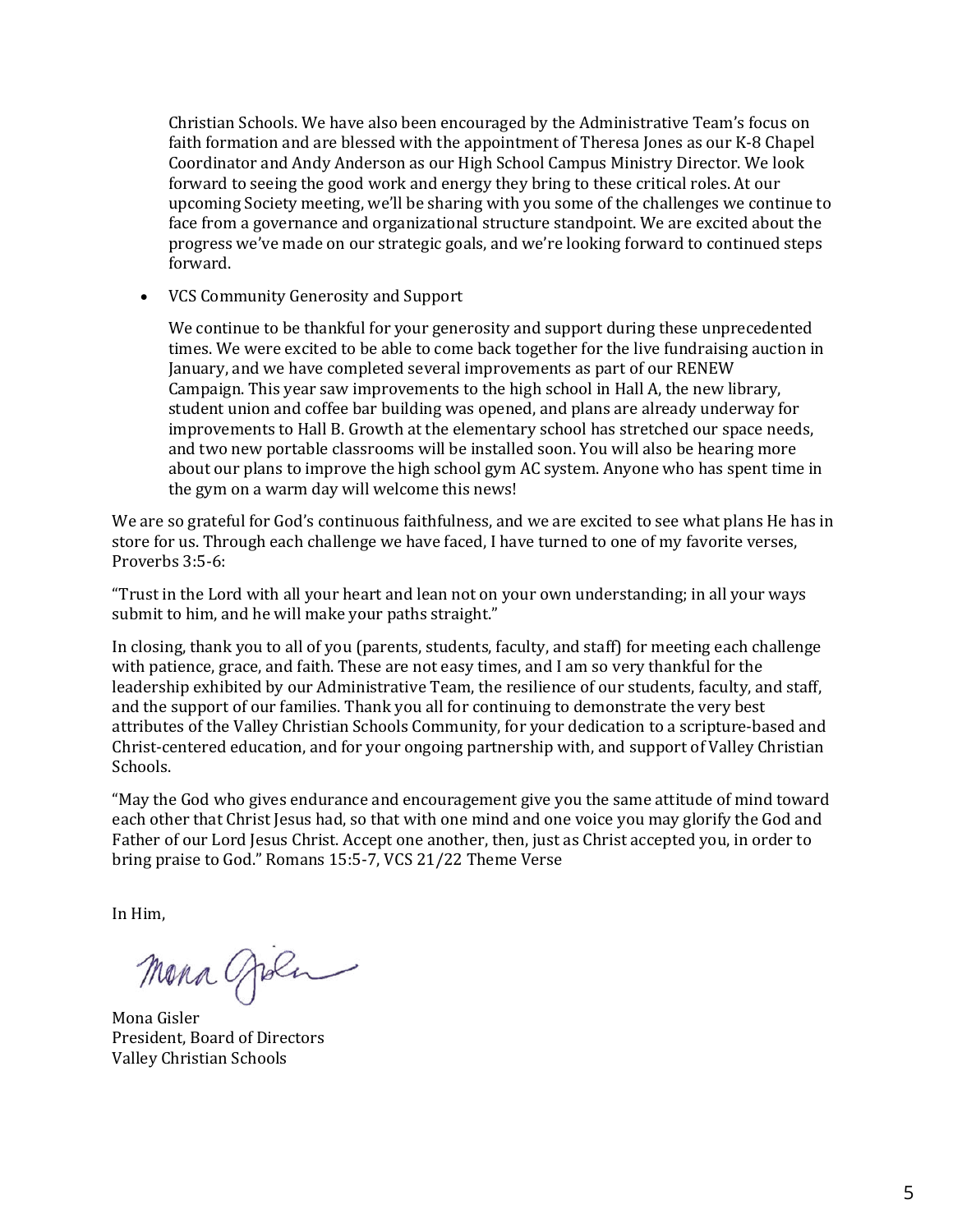

# **Superintendent's Annual Letter to Society**

Dear Society Members,

The 2021-22 school year celebrates 87 years of God's faithfulness to Christ-centered education at Valley Christian Schools. As we navigated this year trying to get back to a more typical school experience, we have seen God at work on our campuses. We continue to maintain our focus; equipping and inspiring the next generation of believers to make a difference in the world for Jesus Christ.

Students, parents, teachers, and staff have all worked together to seamlessly get our schools back to in-person learning. Christian Education happens best when the shepherding and mentoring are in person. This year we have been able to reincorporate many of the experiences and events that make our community special. Outdoor concerts, athletic events, the speech meet, the fine arts festival, and Broadway Showcase have all made the 2021-22 year one to remember. Our students were able to stay connected and continue learning the essential information and skills needed to keep moving forward. We are grateful for the support and generosity of the Valley Christian Community and we are grateful for God's faithfulness flowing from Christ Jesus to His school.

As we close out our 87th year, we are reminded that God remains at the center of our institution. He has sustained us. He has protected our staff and students over the past two years. The Christian faith is centered around a sense of community. We are better when we are together. While we learn, teach, and celebrate our students' accomplishments this year, we do so with a heart grateful that we can do it with each other. We have much to celebrate from the 2021-22 school year. Join me in celebrating some of this year's highlights:

# **Preschool Campus**

- VCPS has had a fun and exciting school year with 67 students engaging in activities that support their growth and development.
- This year, we added some new events, including a fun "Breakfast with Dad", Princesses and Pirates Week, and a special Christmas program.
- Our revamped Trike-A-Thon raised over \$5,000!
- We have 22 students graduating from our preschool and moving up to the elementary school for TK or Kindergarten.
- We look forward to a new look at our graduation celebration which will now include all of our preschool children making it a fun end-of-the-school-year performance.
- All VCPS staff are returning for the 2022-23 school year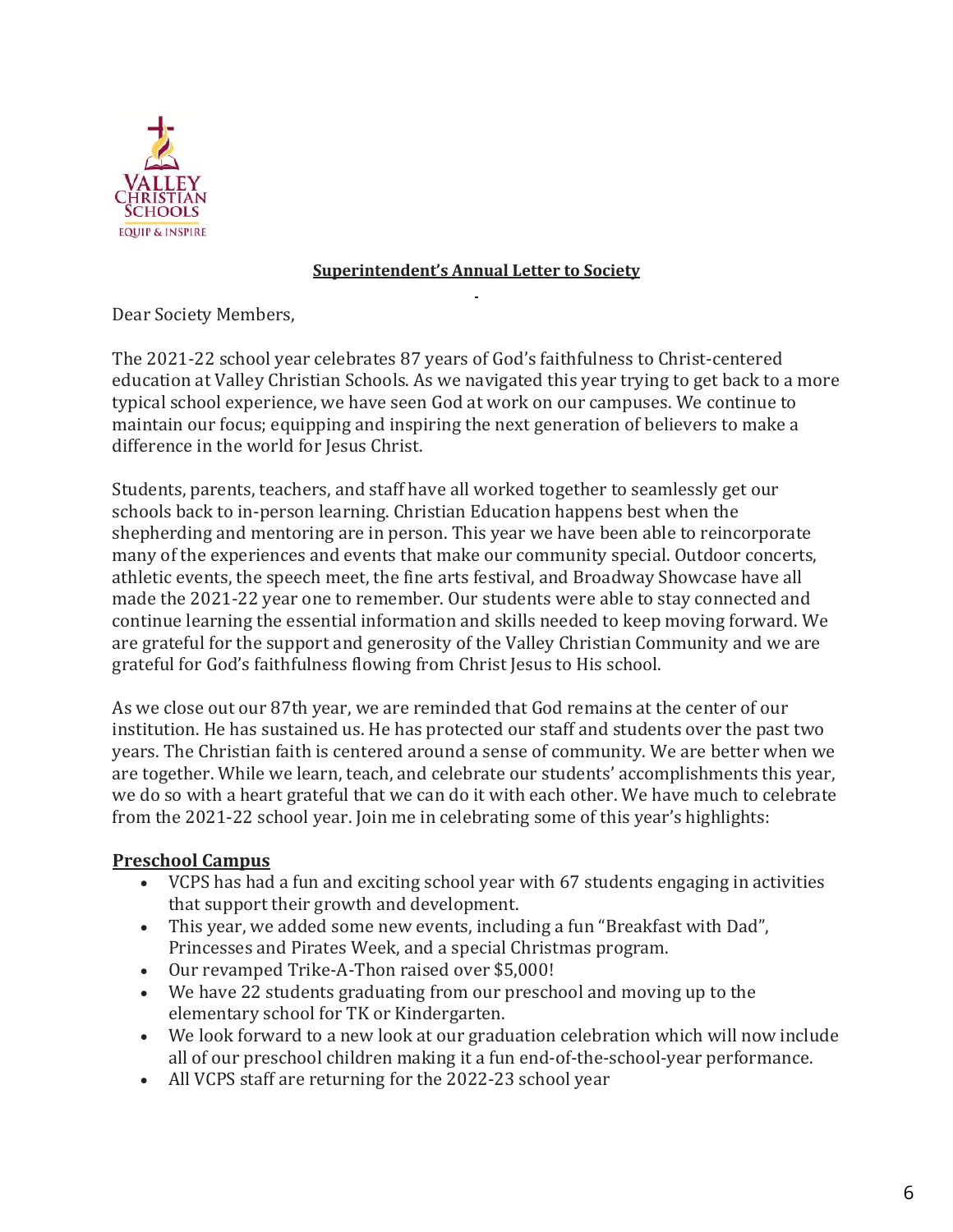# **Elementary School**

- We held many musical performances- K & 3 Christmas concert, 1st & 2nd patriotic musical,  $4<sup>th</sup>$ -grade musical, and 5th & 6<sup>th</sup>-grade band, orchestra, and choir concerts kept us wanting more. The outdoor venues were a big hit and our parents loved seeing our students perform.
- Weekly student-led chapels taught valuable, biblical lessons to our students. From special speakers and joy-filled chalk walks to short skits and interactive songs led by our new chapel coordinator and our elementary staff and students.
- Students continue to grow academically through a rigorous curriculum and hands-on learning experiences. Our MAPs test scores show regular growth across all grade levels and help us understand how we can differentiate for the needs of our students.
- Our cookie dough and magazine fundraiser was a huge success. We raised over \$50,000! These funds will go straight back to our students to pay for field trips and other school activities and supplies.
- Our talented students did a wonderful job representing VCS at the Spelling Bee, Math Olympics, and Fine Arts Festival. We had many top finishers. Many will also be representing us at the Speech Meet in May.
- Our after-school enrichment activities and sports have been well attended this year.

We had multiple teams available for our fifth and sixth graders to enjoy and compete in basketball, flag football, and volleyball this year. We also had a variety of enrichment opportunities for all ages of students including science, drama, cooking, knitting, skateboarding, soccer, wiffleball, and more.

# **Middle School**

- **MUM Groups** This year we took a different approach to our Monday morning advisement classes. Out of concern for kids not being as connected and a drop-in community due to the pandemic our counselor, Mrs. Stahl, created Mixed-Up Mondays (MUM). Instead of our advisement classes being divided by grade level only, we mixed 7th and 8th graders on Mondays. This allowed students to get to know more people on campus. We have student-led devotions, technology talks, and play games in those classes. It has been a great community builder on campus.
- **Music** Music concerts were back in full force this year! The Cocoa and Carols allcampus Christmas concert was a huge event, including over 350 student performers! The MS Jazz Band won 1st place at the Mayfair Jazz Festival. On March 3, over 120 VCS students participated in the Christian School Fine Arts Festival at New Life Community Church. All VCS students earned high ratings of Excellent or Superior.
- **Robotics** VCMS had 3 Teams participate in FIRST Lego League Robotics. (21) students, 8 coaches/administrator) All three Valley teams advanced to the Southern California Regional tournament at West Ranch High School. VCMS hosted our first Qualifying Tournament. VCS teams received 4 awards during the competition season!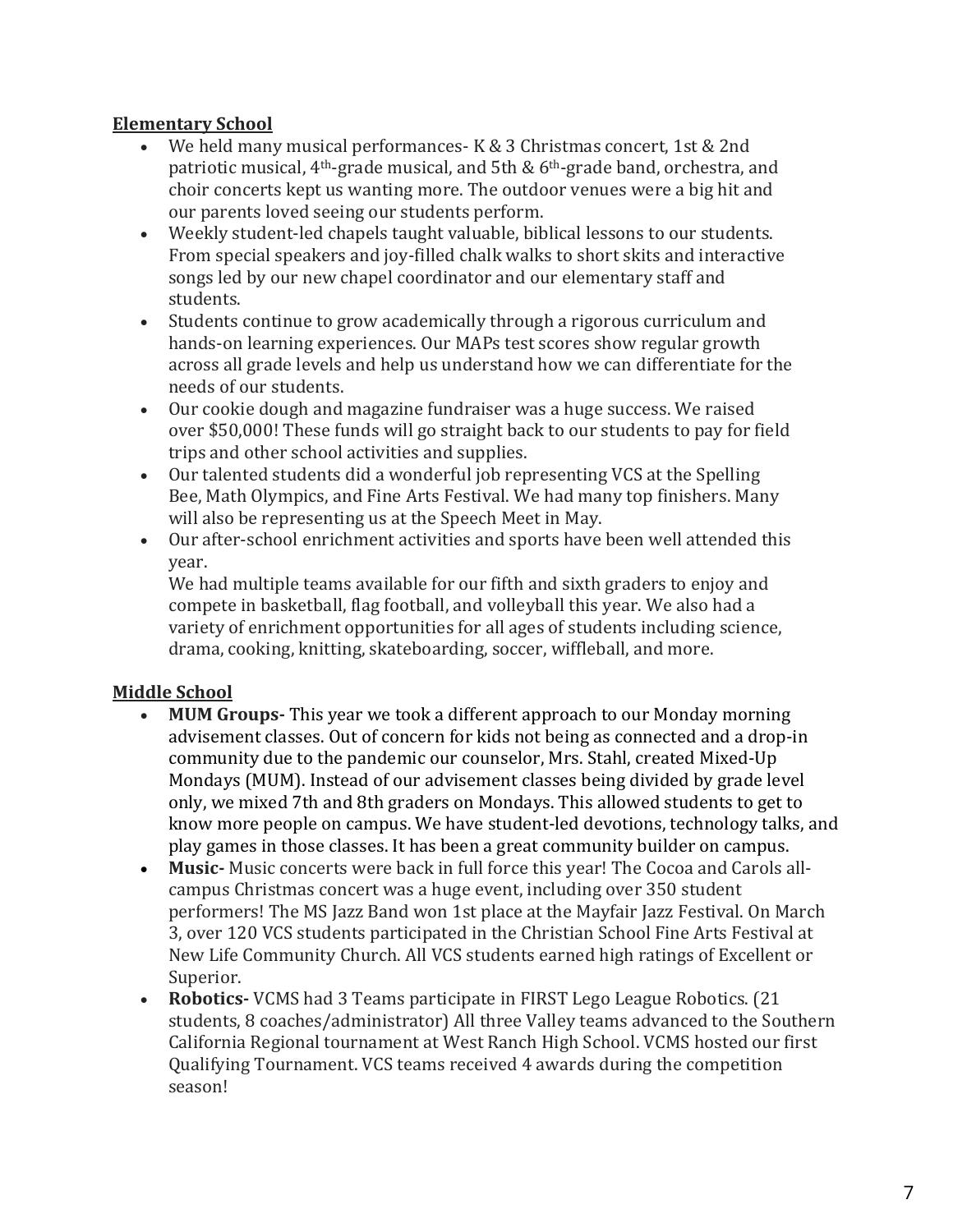- **Serving** During the school year, we have spent time serving together as a whole school. We had two campus clean-up days where students cleaned the campus and washed some teachers' cars, we spent a morning cleaning 4 of our school buses and in December we all headed out into the community to serve and learn about various non-profit organizations.
- **Sports-** We have had lots of students going out for all of our sports teams. We were able to field almost all our sports this year. Girls D1 Basketball and Boys Soccer were undefeated champions! There has been a larger than average attendance at all of our sporting events.

We hosted our own internal Fine Arts Festival for VCES and VCMS students.

# **High School**

- The VCHS FIRST Robotics Team, EPIC Robotz, finished in first place at the Scottsdale, AZ, and in the Las Vegas Regional Competitions. They are now headed to the World Championship in Houston, TX April 20-23, 2022!
- Broadway Showcase returned to the La Mirada Theatre featuring 250 students K-12.
- Beautiful orchestra concert outdoors and many more coming!
- Congratulations to the class of 2022! Their graduation date is May 19 and will take place at Cottonwood Church with the graduating class and their family members. Please watch the VCS social media sites and vcschools.org for more details in the coming weeks.
- VCHS Athletics garnered League Championships in Cross Country, Football, Men's Soccer, and Women's Soccer.
- VCHS started student-led men's and women's breakfasts on separate mornings to build community and encourage students in their faith walk.

# **VCS System**

- The annual school fundraising events this year were a great success meeting and exceeding the goals set allowing us to bless our teachers and students with better facilities, materials, and curriculum.
- The RENEW VCS campaign is complete! The renovation of Hall A and the transformation of the high school library into a student union building, including a coffee shop to serve our students and staff, will be a blessing to our community for years to come!
- We are presently in the best financial position we have been in for several years with zero borrowed for this school year.
- Current enrollment for 2022-23 is over budget projections.

All VCS faculty and staff are to be commended for their tireless efforts during this school year. Their work is nothing short of heroic and we thank you, teachers and staff, for your creativity, determination, resilience, and care for our students and families.

We praise God for His faithfulness to Valley Christian Schools for 87 years. In a year when we transitioned back to campus for all staff and students, we found a common bond in our faith in Christ despite our varying views on COVID and the challenges that it presented to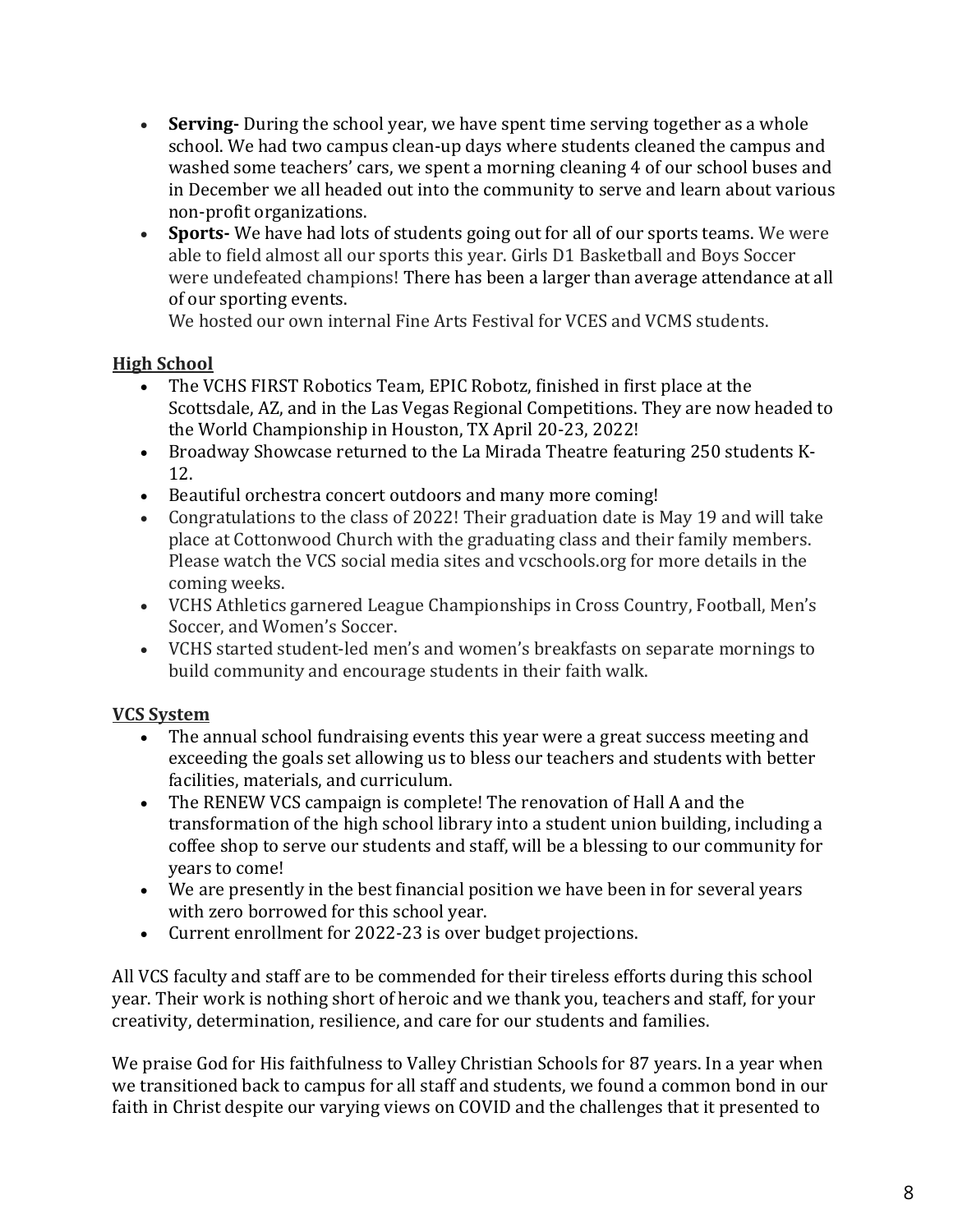our school. Once again, we are reminded to depend on our God who has faithfully sustained our institution for decades. To God be the glory now and forever.

May God bless your family.

In Him, Troy Stahl Superintendent Valley Christian Schools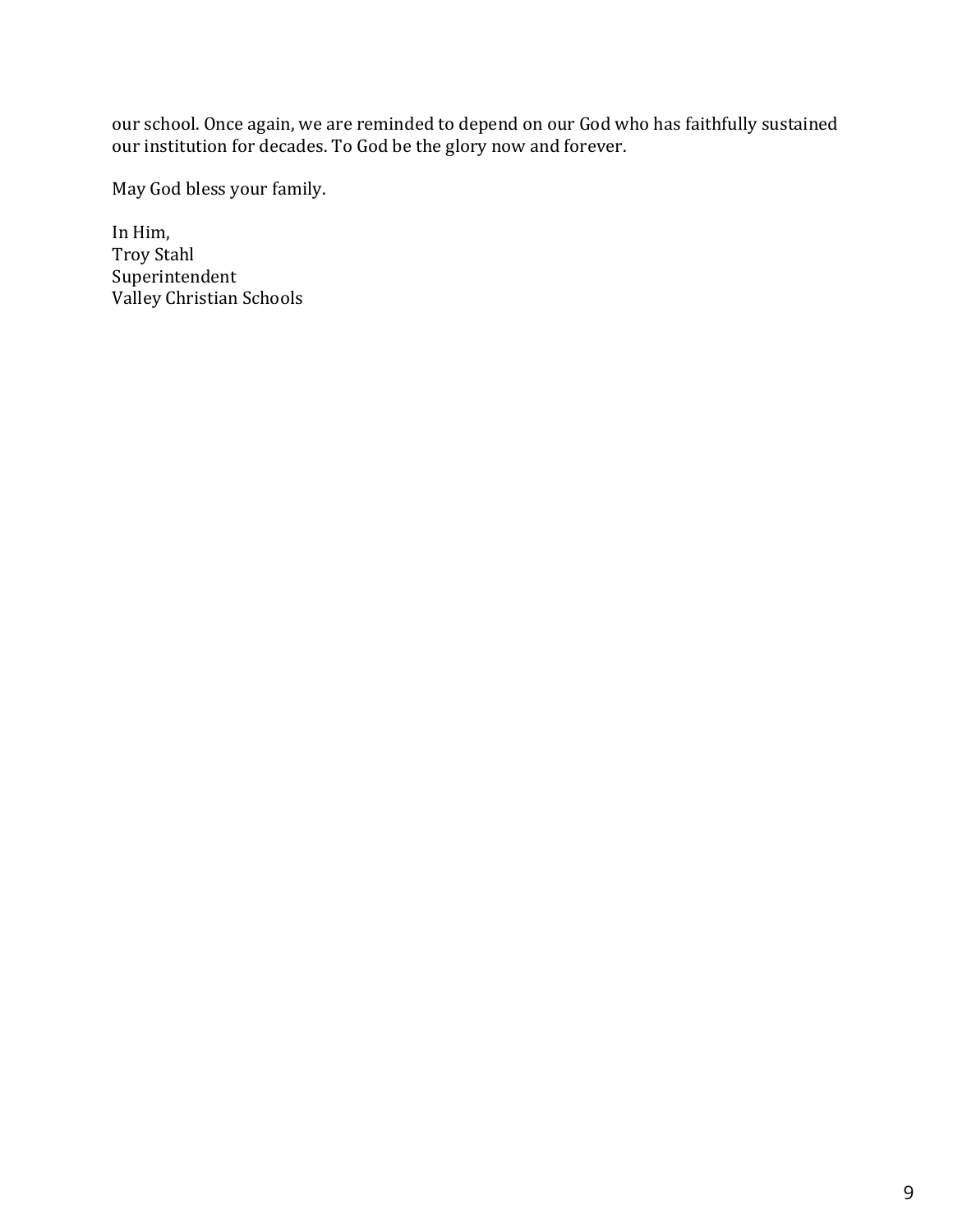# **Valley Christian Schools 2020-2021 Society Minutes Thursday, April 22, 2021 7:00 PM**

- A. Brad Struiksma welcomed all attendees and brought the meeting to order
- B. Pastor Jeff Ludington opened with devotions and prayer
- C. Approval of minutes

1. A motion to approve the minutes from the 5-13-20 Society meeting was made and approved

D. Brad Struiksma introduced the nominees for the Board of Directors including John Grasmeyer, Jared Hildenbrand, Amy Payton, and Wesley Turnbow

E. John Grasmeyer answered questions regarding the BOD motion to reduce the BOD size

F. Voting on the motion to Society and for the 2021-2022 Board candidates was conducted **Board Motion to Vote by Society**

**a. amend the VCS By-Laws Article IV Section 1- to change the size of the Board of Directors from 12 members to 9 members,**

**b. amend the VCS By-Laws Article IV Section 3- to change the minimum number of anchor church seats from 10 to 7 beginning in the 2022-23 school year, and c. amend the VCS By-Laws Article IV Section 2- to vote in 3 Directors for all elections with the ability of the Board of Directors to extend current Board of Director terms until 2023 at which time we will achieve a regular cycle of voting (3 Directors termed out & 3 Directors voted in for a three-year term).**

1. 150 votes were received

2. A runoff vote between Jared Hildenbrand and Wesley Turnbow was conducted G. Troy Stahl reviewed some 2020-2021 school year highlights

H. Mona Gisler presented an overview and highlights of the financial statements including Cash flow and the 2021-2022 budget

I. Troy Stahl gave an update on the 2021-2025 Strategic Plan

1. **VC Strategic Goal:** Valley Christian Schools will partner with families to provide a Biblically-based, Christ-centered, inclusive, innovative, and student-focused education; celebrating each unique student as made in God's image. 2. Goals and sub goals were presented from each of the 5 committees which include Faith, Formation, Community Relations, Finance and Facilities, Educational Programming, and Governance and Policy J. Troy Stahl answered questions submitted beforehand

K. Jeff Struiksma thanked the board members that have terms ending with the 2020-2021 school year: John Grasmeyer and Brad Struiksma

L. Troy Stahl recognized and honored teachers and staff not returning to VC Schools next year: Maggie Stanley, Alba Rodriguez, Heather Milford, Jeff Ludington, Jody Garner, Bill Garner, Patty Vander Molen, and Nick Vander Dussen

M. Brad Struiksma announced the election results.

- 1. The **Motion passed** 130-20
- 2. John Grasmeyer was affirmed to the Board of Directors
- 3. Wesley Turnbow was elected to the Board of Directors
- N. Motion to adjourn the meeting was made and passed
- O. Ana Azevedo closed in prayer

Respectfully Submitted,

Valley Christian Board of Directors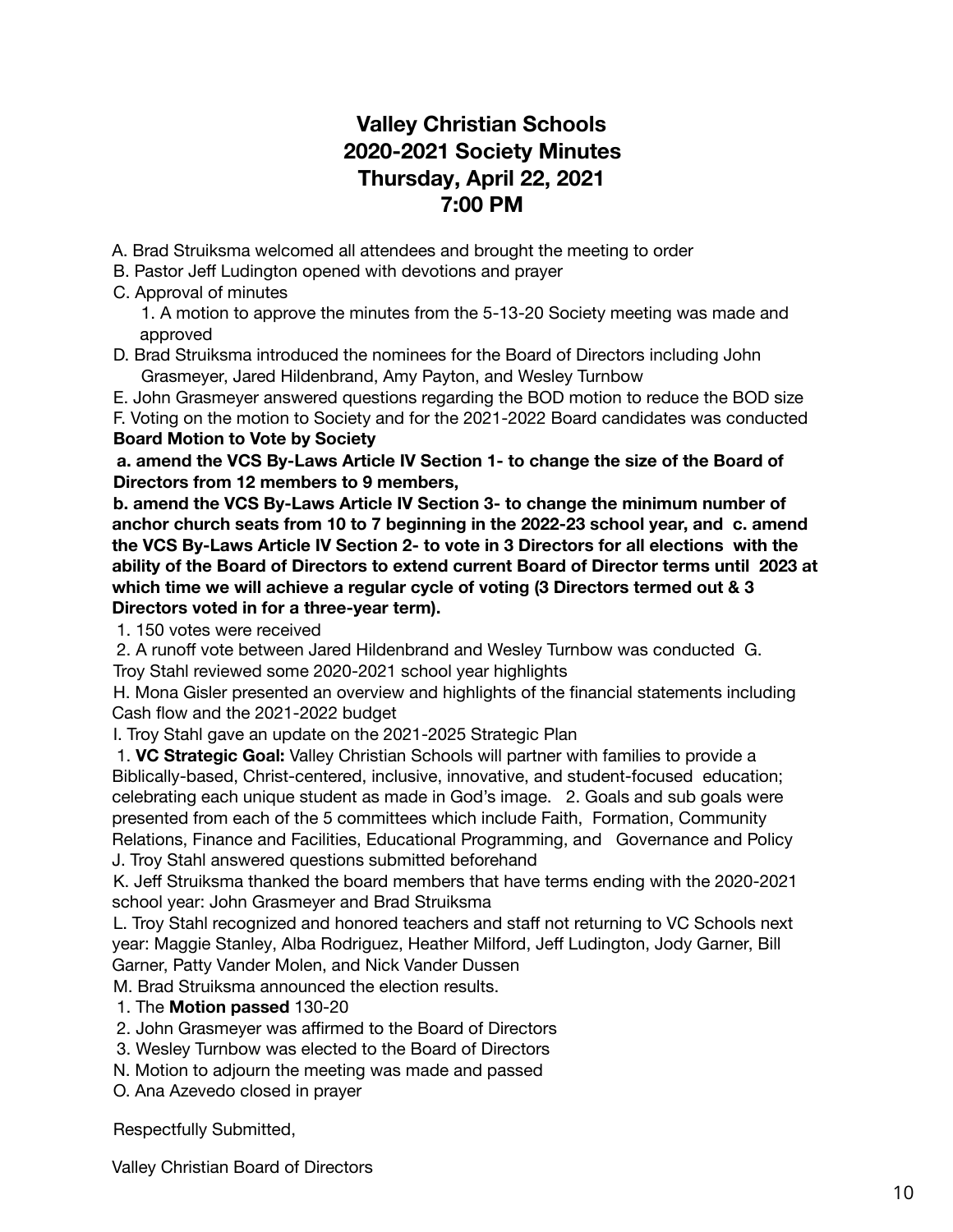# **Society Report Information Financial Information**

### **Update on the 21/22 school year – see page 13**

### **Enrollment & Tuition/Fees**

• In August we started the year with 1,233 students, 170 more students than we planned for in the original budget. The current enrollment is 1,234.

### **Donations**

- We are grateful for your support of Valley Christian Schools with your donations. Both the annual drive and the auction exceeded the planned amount.
- We received many gifts last fall to add tents and picnic tables for social distancing purposes.
- We received an estate gift.

### **Other Revenue**

- Income for facilities rental has decreased and the interest income is lower than planned.
- We received \$64k from the state and local agencies for reimbursement of cost related to COVID.

### **Expenses**

- Based on the increase in enrollment, additional instructional staff were hired.
- Expenses over budget include gasoline and utilities.

### **Operating Results**

The projection is around a \$1 million increase to operating cash for the  $21/22$  year. The prior two years also added to operating cash. These positive outcomes are a result of increases in enrollment and donations, and an overall reduction in expenses. Plans for the use of operating cash are listed below.

- \$1.2 million is set aside in a 30-day expense reserve fund. This reserve is invested and will grow as the 30-day expense requirement increases.
- \$400k has been designated to reduce debt by the end of lune 2022. The \$825k debt will be reduced to  $$425k$ . The plan is to pay off the remaining debt within the next 10 years.
- \$645k will be used for transportation needs over the next five years. This includes adding more vans to help in athletics and other school activities. A bus replacement plan is in place for the next five years.

### **22/23 Budget – see page 14**

### **Enrollment, Tuition**, **Fees – \$17,568,000**

- Projected enrollment and tuition rates are on page 15.
- 94% of our current students have re-enrolled for 22/23.
- The increase to tuition for the  $22/23$  school year is 3.5%. California Christian Schools tuition increase summary is below.

| # of schools | range of increase |
|--------------|-------------------|
| -2           | 9% or higher      |
| 2            | 7-8%              |
| 12           | $4 - 6\%$         |
|              | 4\% or less       |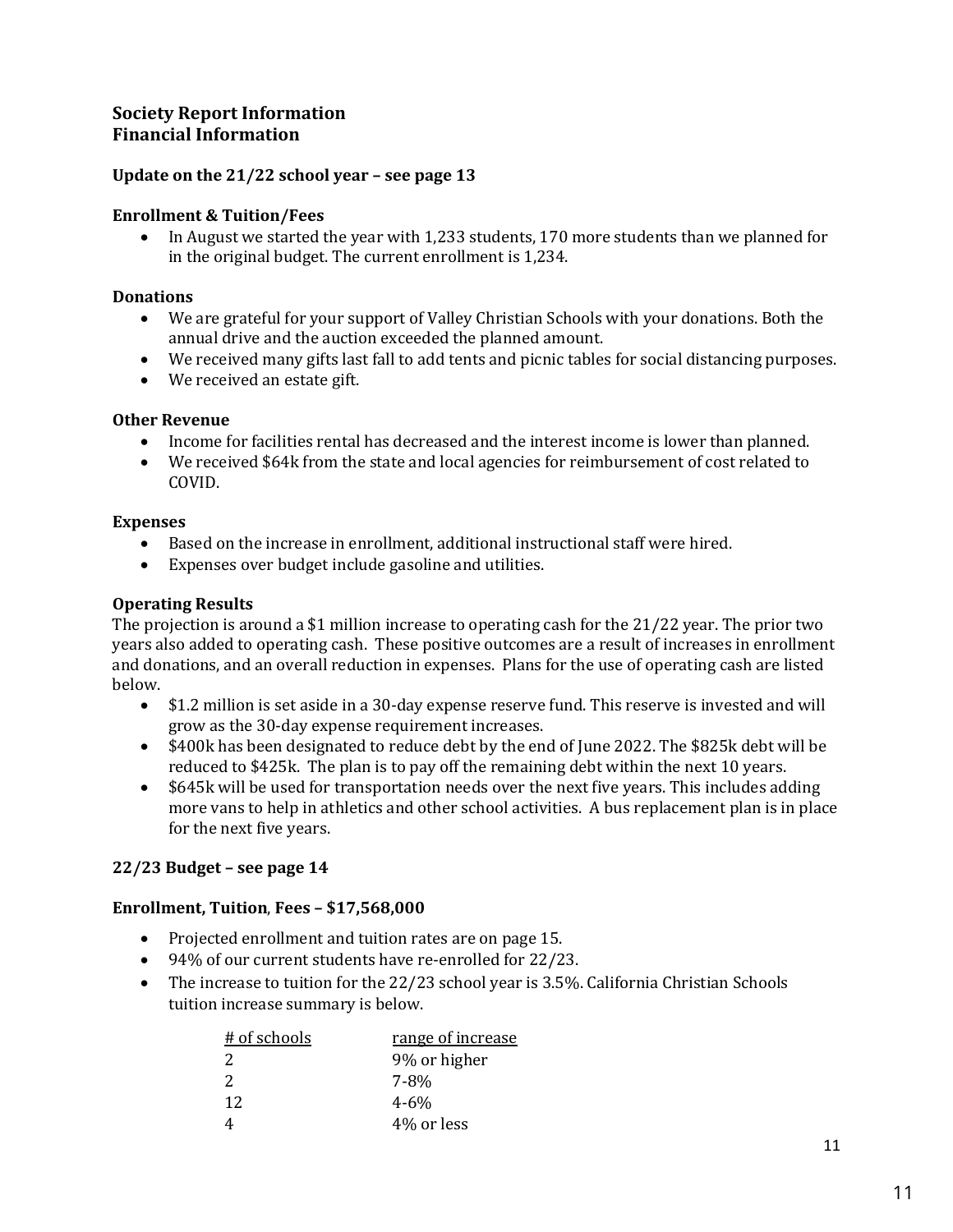## **Tuition Reductions – \$2,157,000**

- Reductions includes variable tuition, multi-student family discounts, prepaid discounts, merit scholarships and staff discounts.
- An average reduction for variable tuition is 30% and approximately 27% of the students receive a reduction.
- The 70% of tuition the school receives from the Variable Tuition program allows us to maintain optimal enrollment and operating efficiencies. More students allow us the opportunity to provide the best programs.

### **Donations** - **\$610,000**

- Donations includes gifts from the Endowment Foundation, Scrip Program and Affordable Treasures Thrift Store.
- We are dependent on the annual drive and auction donations from the school community to help cover the operating cost and capital expenditures included in the budget.

### **Other Income - \$373,000**

• Other income includes building rentals, bus fees, application fees, service hour fees.

## **Benefits – All Departments**

- CSI Pension payment increased to \$767,144 for September 2022 to August 2023. The amount stays the same through August 2025.
- The  $403(b)$  match will increase from  $2\%$  to  $3\%$ .
- $\bullet$  Health insurance increase is  $7.5\%$ .

## **Instructional Expenses - \$11,091,000**

- Instructional expenses cover teachers, teacher assistants, coaches, teacher development, classroom costs, student activities and athletic expenses.
- A  $5\%$  cost of living increase was used for the teacher salary scale. The VCS teacher salary scale is based on a percentage of local public schools. This is a law in California. VCS's goal is to reach  $85\%$  of ABC Schools. To work towards the goal and comply with the law, we increased the scale 5%.

### **Administration Expenses - \$3,051,000**

- Expenses include the administrative and office staff at each campus and the business office. Other costs include general insurance, computer systems, office equipment, marketing, fundraising, payroll service, audit, interest expense and general office expenses.
- The budget includes adding a full-time high school principal and development director.

# **Transportation, Maintenance and Depreciation Expense - \$2,762,000**

- Expenses cover the cost of maintaining a bus system, janitorial service, landscape service, utilities and building maintenance.
- Transportation costs were reduced based on offering five routes next years instead of eight.
- Maintenance costs include significant increases to gas, electric and water.

# **Non-Income & Expense Items (\$289,000)**

- Capital expenditures includes flooring, AC/Heating, exterior doors on the high school campus, middle school parking lot resurface and a bus.
- Debt payments plan is to pay a \$100k note off the next four years and the \$325k note off within the next 10 years.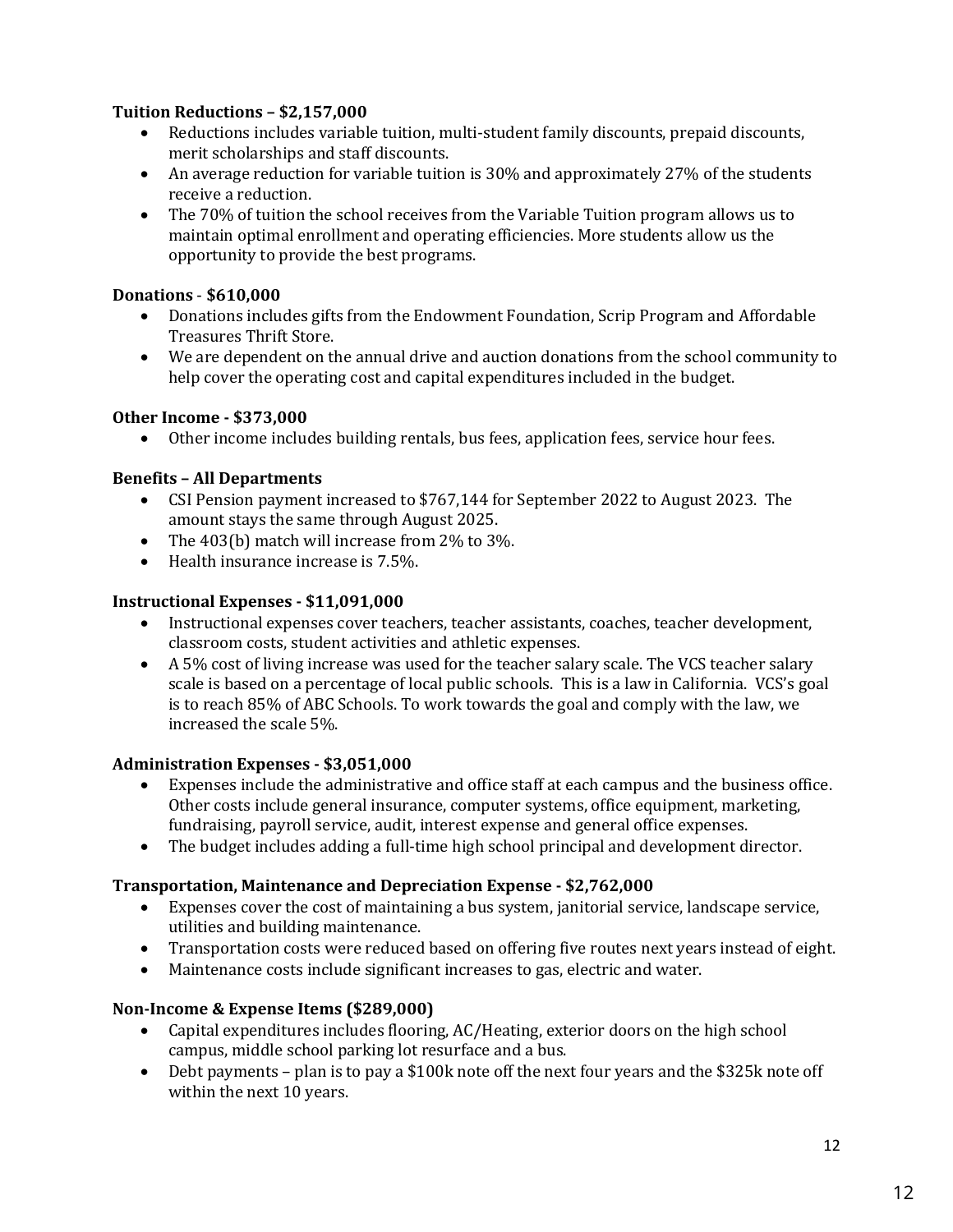# **2021/2022 Budget & 2021/2022 Projection**

# **Summary of Income and Expense**

|                                                       | <b>Revised Budget</b> |                      | <b>Projection for</b> |                       | <b>Variance to</b>       |                    |
|-------------------------------------------------------|-----------------------|----------------------|-----------------------|-----------------------|--------------------------|--------------------|
|                                                       | 2021-2022             |                      | 2021-2022             |                       |                          | <b>Budget</b>      |
| <b>INCOME</b>                                         |                       |                      |                       |                       |                          |                    |
| Tuition, Fees, Activities & Athletic Income           | \$                    | 17,377,000           | \$                    | 17,391,000            | \$                       | 14,000             |
| <b>Tuition Reductions</b>                             |                       | (2, 118, 000)        |                       | (2, 135, 000)         |                          | (17,000)           |
| <b>Donations</b>                                      |                       | 590,000              |                       | 996,000               |                          | 406,000            |
| Other Income                                          |                       | 354,000              |                       | 332,000               |                          | (22,000)           |
| <b>Total Income</b>                                   | \$                    | 16,203,000           | \$                    | 16,584,000            | \$                       | 381,000            |
|                                                       |                       |                      |                       |                       |                          |                    |
| <b>EXPENSE</b>                                        |                       |                      |                       |                       |                          |                    |
| Instructional                                         | \$                    | 10,502,000           | \$                    | 10,341,000            | \$                       | 161,000            |
| Administration                                        |                       | 2,637,000            |                       | 2,696,000             |                          | (59,000)           |
| Transportation                                        |                       | 502,000              |                       | 465,000               |                          | 37,000             |
| Maintenance                                           |                       | 1,395,000            |                       | 1,434,000             |                          | (39,000)           |
| Depreciation/Amortization                             |                       | 779,000              |                       | 738,000               |                          | 41,000             |
| <b>Total Expenses</b>                                 | \$                    | 15,815,000           | \$                    | 15,674,000            | \$                       | 141,000            |
| Change in Net Assets                                  | \$                    | 388,000              | \$                    | 910,000               | \$                       | 522,000            |
|                                                       |                       |                      |                       |                       |                          |                    |
| Add back depreciation - non-cash expense              | $\overline{\$}$       | 779,000<br>1,167,000 | $\overline{\$}$       | 738,000<br>1,648,000  | $\overline{\mathcal{G}}$ | 41,000<br>481,000  |
| Change in Net Assets before depreciation              |                       |                      |                       |                       |                          |                    |
| <b>Non-Income &amp; Expense items:</b>                |                       |                      |                       |                       |                          |                    |
| Transfer from savings                                 | \$                    |                      | \$                    | 481,000               | \$                       | 481,000            |
| Debt Reduction & Transportation purchases             |                       |                      |                       | (481,000)             |                          | (481,000)          |
| <b>Restricted Interest</b><br><b>Restricted Gifts</b> |                       | (20,000)             |                       | (14,000)<br>(309,000) |                          | 6,000<br>(309,000) |
| <b>Capital Expenditures</b>                           |                       | (169,000)            |                       | (269,000)             |                          | (100,000)          |
| <b>Debt Payments</b>                                  |                       | (23,000)             |                       | (23,000)              |                          |                    |
| Reserve for Cash                                      |                       | (955,000)            |                       | (1,033,000)           |                          | (78,000)           |
| Total Non-Income & Expense items                      | \$                    | $(1,167,000)$ \$     |                       | (1,648,000)           | \$                       | (481,000)          |
| Net Budget                                            |                       |                      |                       |                       |                          |                    |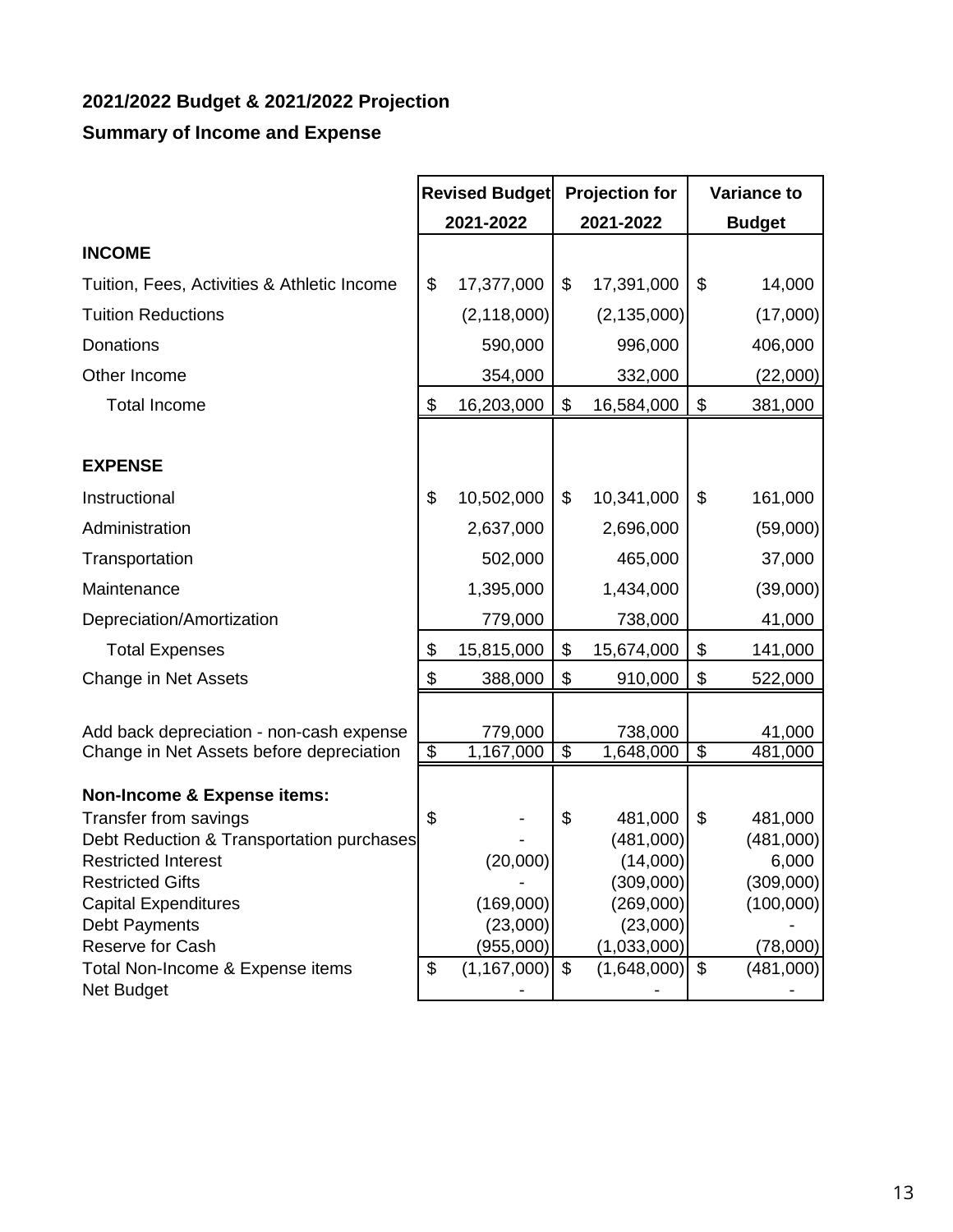# **2022/2023 Budget and 2021/2022 Projection Summary of Income and Expense**

|                                                                                                                                                                                                                                                                                             | <b>Budget</b>                                      |                                                          | <b>Projection for</b>           |                                                                                                      | Variance                  |                                                                                               |
|---------------------------------------------------------------------------------------------------------------------------------------------------------------------------------------------------------------------------------------------------------------------------------------------|----------------------------------------------------|----------------------------------------------------------|---------------------------------|------------------------------------------------------------------------------------------------------|---------------------------|-----------------------------------------------------------------------------------------------|
|                                                                                                                                                                                                                                                                                             | 2022-2023                                          |                                                          | 2021-2022                       |                                                                                                      | to Projection             |                                                                                               |
| <b>INCOME</b>                                                                                                                                                                                                                                                                               |                                                    |                                                          |                                 |                                                                                                      |                           |                                                                                               |
| Tuition, Fees, Activities & Athletic Income                                                                                                                                                                                                                                                 | \$                                                 | 17,568,000                                               | \$                              | 17,391,000                                                                                           | \$                        | 177,000                                                                                       |
| <b>Tuition Reductions</b>                                                                                                                                                                                                                                                                   |                                                    | (2, 157, 000)                                            |                                 | (2, 135, 000)                                                                                        |                           | (22,000)                                                                                      |
| <b>Donations</b>                                                                                                                                                                                                                                                                            |                                                    | 610,000                                                  |                                 | 996,000                                                                                              |                           | (386,000)                                                                                     |
| Other Income                                                                                                                                                                                                                                                                                |                                                    | 373,000                                                  |                                 | 332,000                                                                                              |                           | 41,000                                                                                        |
| <b>Total Income</b>                                                                                                                                                                                                                                                                         | \$                                                 | 16,394,000                                               | \$                              | 16,584,000                                                                                           | $\boldsymbol{\mathsf{S}}$ | (190,000)                                                                                     |
| <b>EXPENSE</b>                                                                                                                                                                                                                                                                              |                                                    |                                                          |                                 |                                                                                                      |                           |                                                                                               |
| Instructional                                                                                                                                                                                                                                                                               | $\mathfrak{S}$                                     | 11,091,000                                               | \$                              | 10,341,000                                                                                           | \$                        | (750,000)                                                                                     |
| Administration                                                                                                                                                                                                                                                                              |                                                    | 3,051,000                                                |                                 | 2,696,000                                                                                            |                           | (355,000)                                                                                     |
| Transportation                                                                                                                                                                                                                                                                              |                                                    | 457,000                                                  |                                 | 465,000                                                                                              |                           | 8,000                                                                                         |
| Maintenance                                                                                                                                                                                                                                                                                 |                                                    | 1,506,000                                                |                                 | 1,434,000                                                                                            |                           | (72,000)                                                                                      |
| Depreciation/Amortization                                                                                                                                                                                                                                                                   |                                                    | 799,000                                                  |                                 | 738,000                                                                                              |                           | (61,000)                                                                                      |
| <b>Total Expenses</b>                                                                                                                                                                                                                                                                       | \$                                                 | 16,904,000                                               | \$                              | 15,674,000                                                                                           | \$                        | (1,230,000)                                                                                   |
| Change in Net Assets                                                                                                                                                                                                                                                                        | \$                                                 | (510,000)                                                | $\boldsymbol{\mathsf{S}}$       | 910,000                                                                                              | \$                        | (1,420,000)                                                                                   |
| Add back depreciation - non-cash expense                                                                                                                                                                                                                                                    |                                                    | 799,000                                                  |                                 | 738,000                                                                                              |                           | (61,000)                                                                                      |
| Change in Net Assets before depreciation                                                                                                                                                                                                                                                    | $\overline{\$}$                                    | 289,000                                                  | $\overline{\mathcal{S}}$        | 1,648,000                                                                                            | $\overline{\$}$           | (1,359,000)                                                                                   |
| <b>Non-Income &amp; Expense items:</b><br><b>Transfer from Savings</b><br>Debt Reduction & Transportation purchases<br><b>Restricted Interest</b><br><b>Restricted Gifts</b><br><b>Capital Expenditures</b><br><b>Debt Payments</b><br>Reserve for Cash<br>Total Non-Income & Expense items | $\boldsymbol{\theta}$<br>$\boldsymbol{\mathsf{S}}$ | 75,000<br>(25,000)<br>(290,000)<br>(49,000)<br>(289,000) | \$<br>$\boldsymbol{\mathsf{S}}$ | 481,000<br>(481,000)<br>(14,000)<br>(309,000)<br>(269,000)<br>(23,000)<br>(1,033,000)<br>(1,648,000) | \$<br>$\sqrt{3}$          | (406,000)<br>481,000<br>(11,000)<br>309,000<br>(21,000)<br>(26,000)<br>1,033,000<br>1,359,000 |
| Net Budget                                                                                                                                                                                                                                                                                  |                                                    |                                                          |                                 |                                                                                                      |                           |                                                                                               |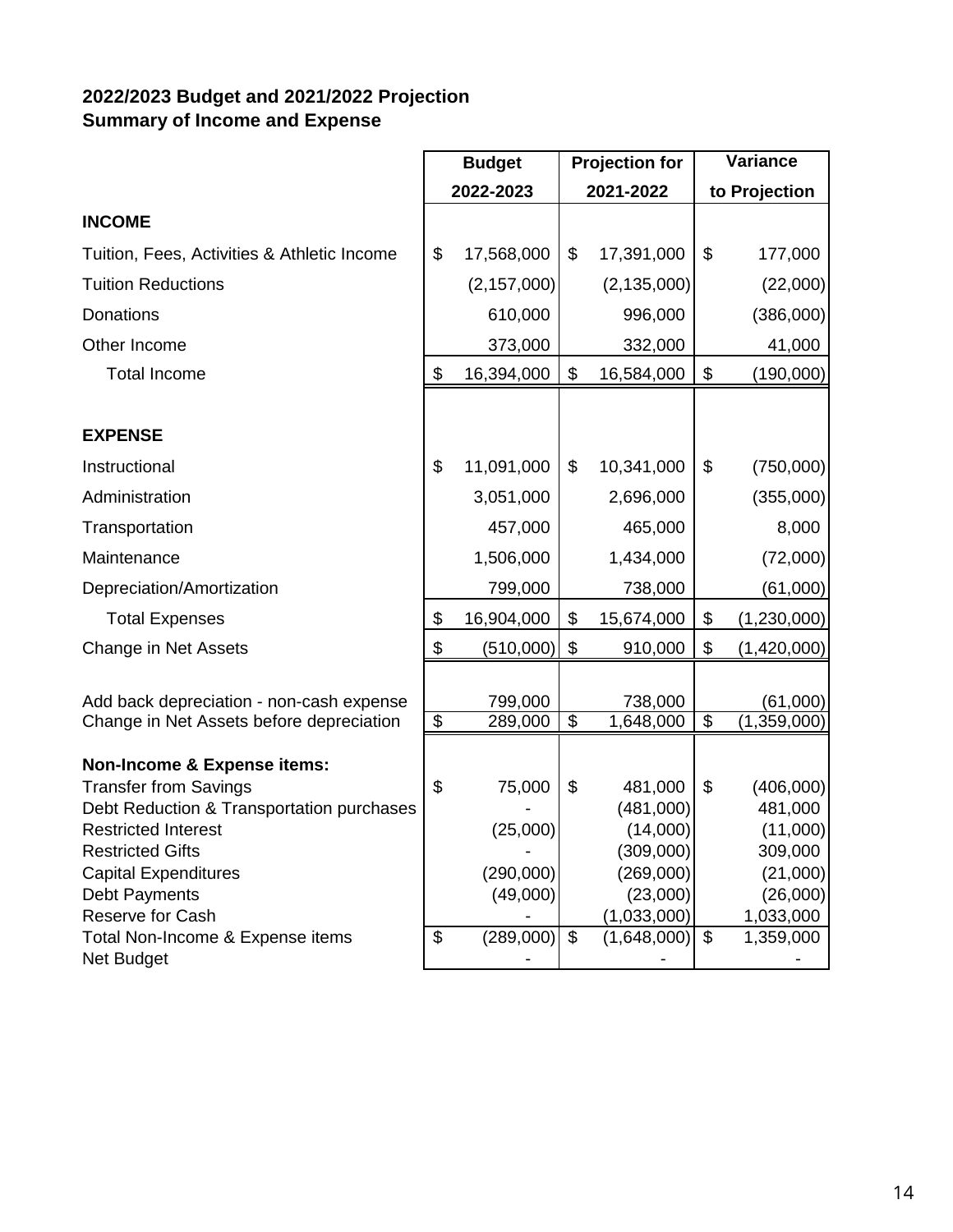# **2022/2023 Approved Budget Projected Enrollment and Tuition Rates**

# **Projected Student Enrollment**

|                       | Projected 2022- | 2021-2022<br><b>Current</b> |                   |
|-----------------------|-----------------|-----------------------------|-------------------|
| Grade                 | 2023            | <b>Enrollment</b>           | <b>Difference</b> |
| Preschool             | 62              | 66                          | (4)               |
| Half Day TK and K     |                 |                             | (4)               |
| Full Day TK and K     | 65              | 86                          | (21)              |
| Grades 1-2            | 127             | 114                         | 13                |
| Grades 3-6            | 270             | 264                         | 6                 |
| Grades 7-8            | 189             | 203                         | (14)              |
| Grades 9-12           | 497             | 493                         |                   |
| <b>Total Students</b> | 1,214           | 1,234                       | (20)              |

# **Grades TK to 12 - Annual Tuition Rates Per Student**

|                   | <b>Budget 2022-</b> |                      |    | Annual          |
|-------------------|---------------------|----------------------|----|-----------------|
| Grade             | 2023                | <b>Current Rates</b> |    | <b>Increase</b> |
| Half Day TK and K | 5,340               | \$<br>5,160          |    | 180             |
| Full Day TK and K | 8,280               | \$<br>8,000          |    | 280             |
| Grades 1-2        | 9,790               | \$<br>9,460          | S  | 330             |
| Grades 3-6        | \$<br>10,685        | \$<br>10,325         | S  | 360             |
| Grades 7-8        | \$<br>13,130        | \$<br>12,685         | \$ | 445             |
| Grades 9-11       | \$<br>15,795        | \$<br>15,260         | \$ | 535             |
| Grades 12         | 16,015              | \$<br>15,480         |    | 535             |

# **Preschool - School Year Tuition Rates Per Student**

| Grade                         | <b>Budget 2022-</b><br>2023 |     | <b>Current Rates</b> | Annual<br><b>Increase</b> |
|-------------------------------|-----------------------------|-----|----------------------|---------------------------|
| Preschool - full day - 5 days | 8,900                       | \$. | 8,600                | 300                       |
| Preschool - full day - 3 days | 6,700                       | \$  | 6,450                | 250                       |
| Preschool - full day - 2 days | 4,900                       | S   | 4,650                | 250                       |
| Toddlers - full day - 5 days  | 9,900                       | \$  | 9,600                | 300                       |
| Toddlers - full day - 3 days  | 7,500                       | \$  | 7,250                | 250                       |
| Toddlers - full day - 2 days  | 5,500                       | \$  | 5,300                | 200                       |
| Note: Half days are available |                             |     |                      |                           |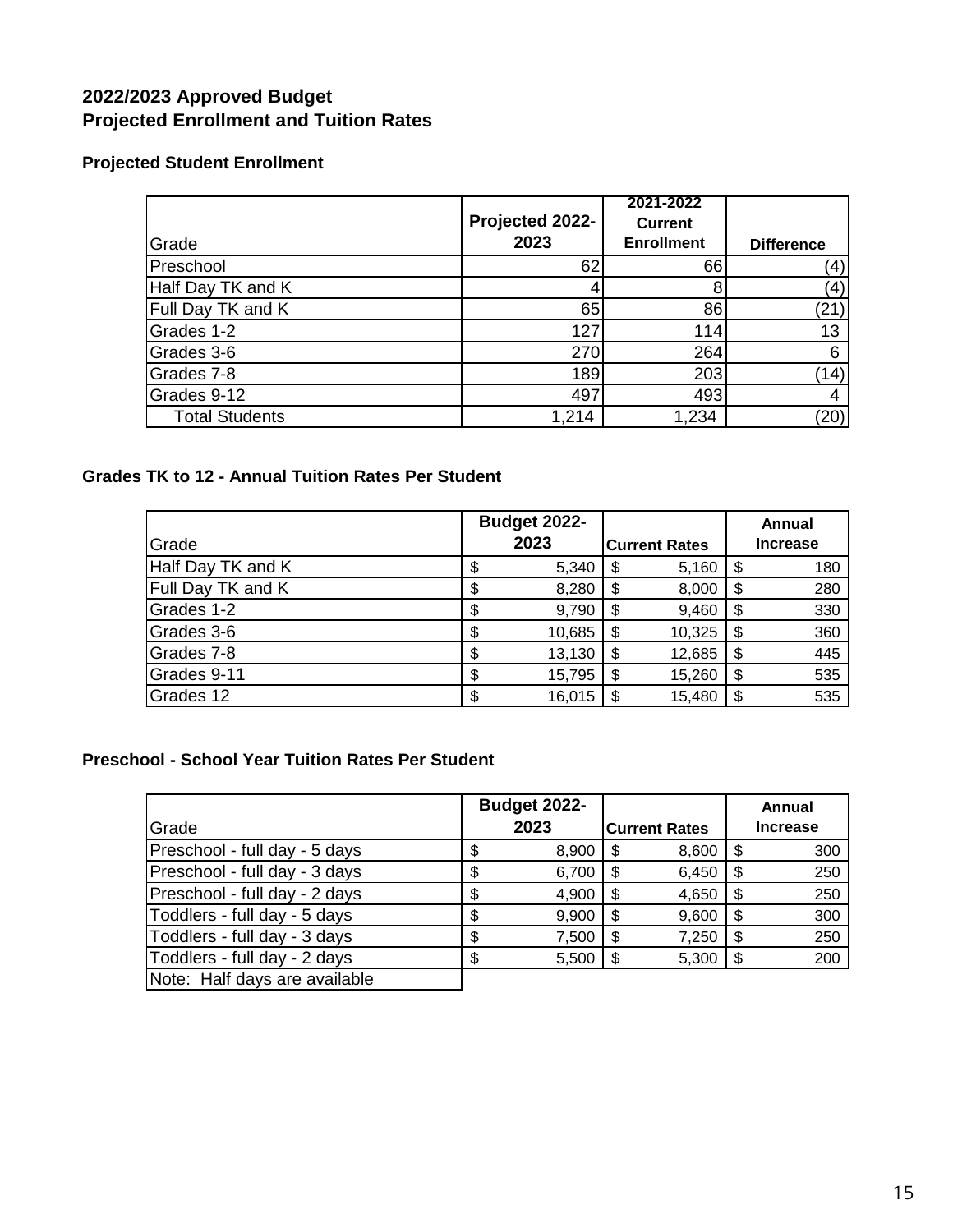

# **Jeff Brouwer**

**Church Membership**: Long Beach Christian Reformed Church **Occupation**: Retired Deputy Chief of Police / Part-time workplace investigations **Employer:** Newport Beach Police Department / JL Group LLC **Children Attending VCS**: Children have graduated, and now grandchildren attend.

### **Why are you interested in being a member of the Board of Directors?**

Robin and I have a long history with VC Schools and now that our grandchildren have enrolled, I am deeply committed to working with the Board and keeping the rich tradition of quality Christian education available to the families of the VC Schools Community.

### **Strengths/talents/specialized knowledge you bring to the Board:**

Leadership, institutional knowledge of VC Schools, clear understanding of school safety procedures and policies, and experience in personnel investigations involving workplace issues.

### **Past involvement with the Valley Christian School Community:**

I graduated from Valley Christian; both of my children graduated from Valley Christian; my wife, Robin, taught at Valley Christian Middle School for eleven years; I coached high school football at Valley Christian for thirteen years, and I have served on numerous committees as well as a previous four-year term on the Board of Directors.

### **Involvement with church, community, and civic organizations:**

I have served multiple terms as a Deacon and as an Elder at LBCRC and just completed a three-year term as Council President last June.

### **Why do you value a Christian education?**

Today's society has created significant challenges for our children in their walk with our Lord, and I truly believe that Christian education coupled with a Christian home and healthy church life gives our children the opportunity to grow as Christians and have a positive impact on our world.

### **Committee area of interest by rank as a board member:**

- 1. Governance and Policy
- 2. Outcomes
- 3. Finance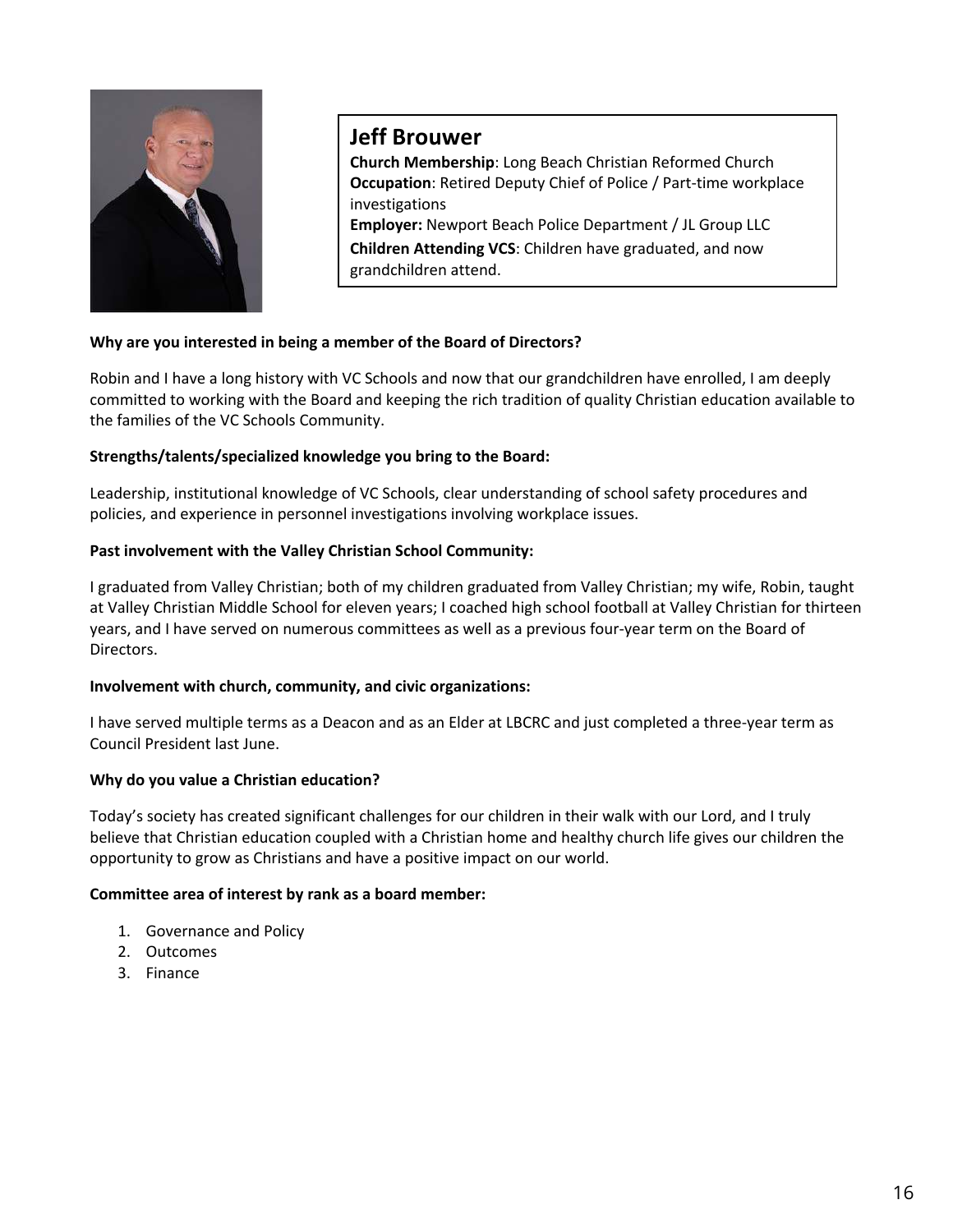

**Alex Iñiguez Church Membership**: Emmanuel Reformed Church **Occupation**: Artist **Employer:** Disneyland Resort **Children Attending VCS**: Sarah (12th), Elijah (11th), Hannah  $(9<sup>th</sup>)$ , Olivia  $(4<sup>th</sup>)$ , LeNorah  $(2<sup>nd</sup>)$ 

### **Why are you interested in being a member of the Board of Directors?**

I believe it would give me the opportunity to serve Valley Christian Schools meaningfully and the way God created me.

### **Strengths/talents/specialized knowledge you bring to the Board:**

I have years of management and leadership experience, have experience in hiring and training people, and am the active father of 7 children.

### **Past involvement with the Valley Christian School Community:**

I have been a part of and have volunteered in VCES's Multiage class on and off for the past 13 years.

#### **Involvement with church, community, and civic organizations:**

Emmanuel Reformed Church growth groups and couples and parenting classes, The Compton Initiative (past lieutenant).

### **Why do you value a Christian education?**

I believe Christian education allows for educating our future society and leaders rooted in a biblically-based view, including where this blessing comes from, fostering awareness and belief of a loving triune God who also desires that we would grow in knowledge and understanding, and bearing fruit. A people that are in turn a blessing to the world.

#### **Committee area of interest by rank as a board member:**

- 1. Board Governance & Administrative Leadership
- 2. Financial Outcomes Assessment
- 3. Faculty & Staff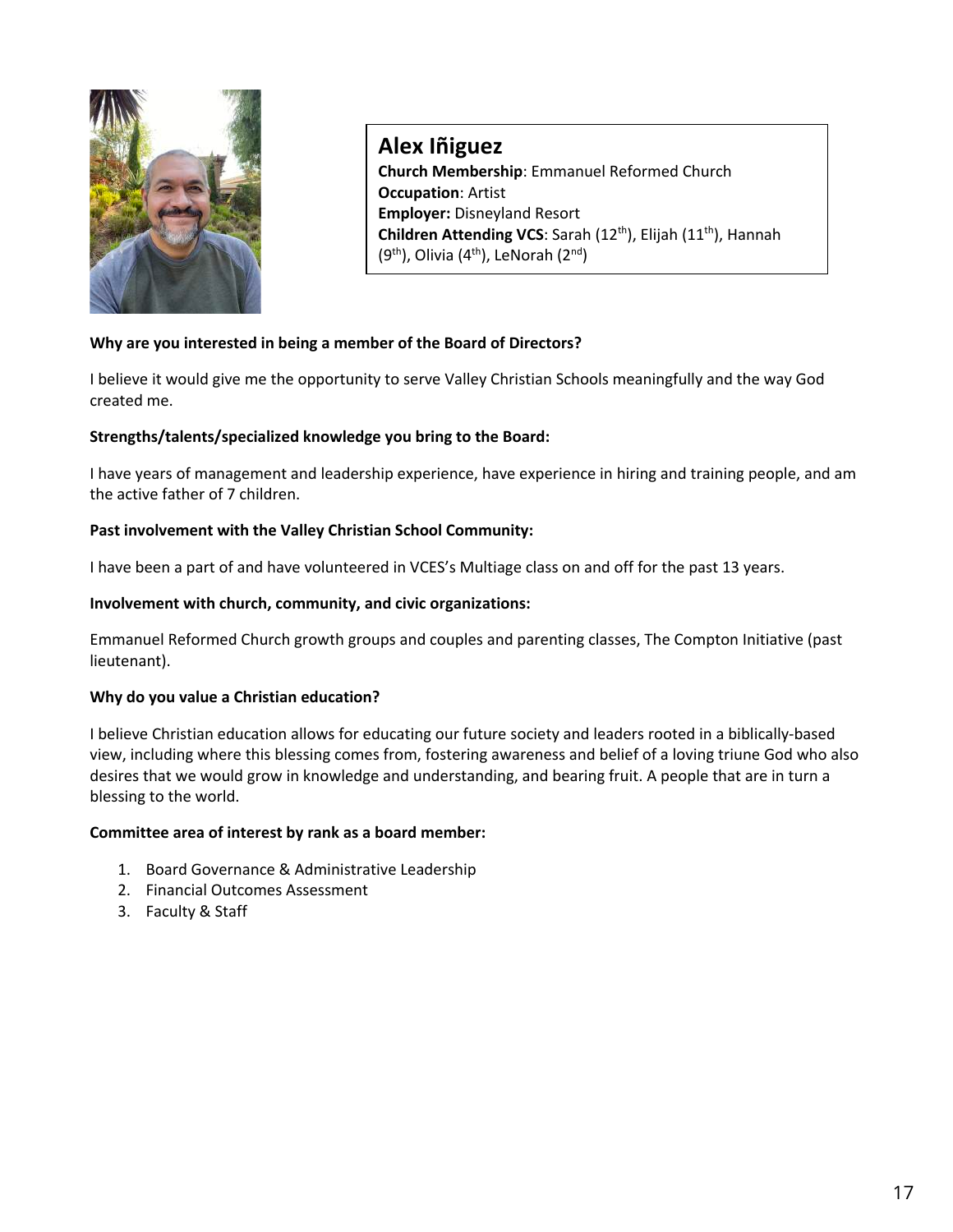

# **Esperanza McCorkendale**

**Church Membership**: Emmanuel Reformed Church **Occupation**: Housewife **Employer:** N/A **Children Attending VCS: Lucian (8<sup>th</sup>)** 

### **Why are you interested in being a member of the Board of Directors?**

I would like to be a member of the board because I would like to play a part in the decision making of Valley Christian that directly affects our children's education.

### **Strengths/talents/specialized knowledge you bring to the Board:**

I am very organized and passionate about the education of our children and always willing to help. I consider myself a team player. My bilingual skills and multicultural awareness would make me a unique addition to the Valley Christian School Board, providing a diverse awareness of many of today's multicultural situations. I have experience with bookkeeping and small business operations.

### **Past involvement with the Valley Christian School Community:**

I have been a room mom five times since my son started kindergarten at Valley Christian. I volunteered at several Harvest Festivals, participate in fundraisers, volunteered numerous times to watch over the children at recess, and assisted in event set up for many events.

### **Involvement with church, community, and civic organizations:**

Part of a prayer text loop with my pastor. Cook and served food for people in need.

### **Why do you value a Christian education?**

Today more than ever is important for our children to know God. At Valley the integration of regular school curriculum with the teachings of the Bible from a young age sets a foundation that ensures a future generation of Christians and Christian teaching.

### **Committee area of interest by rank as a board member:**

Willing to serve anywhere needed.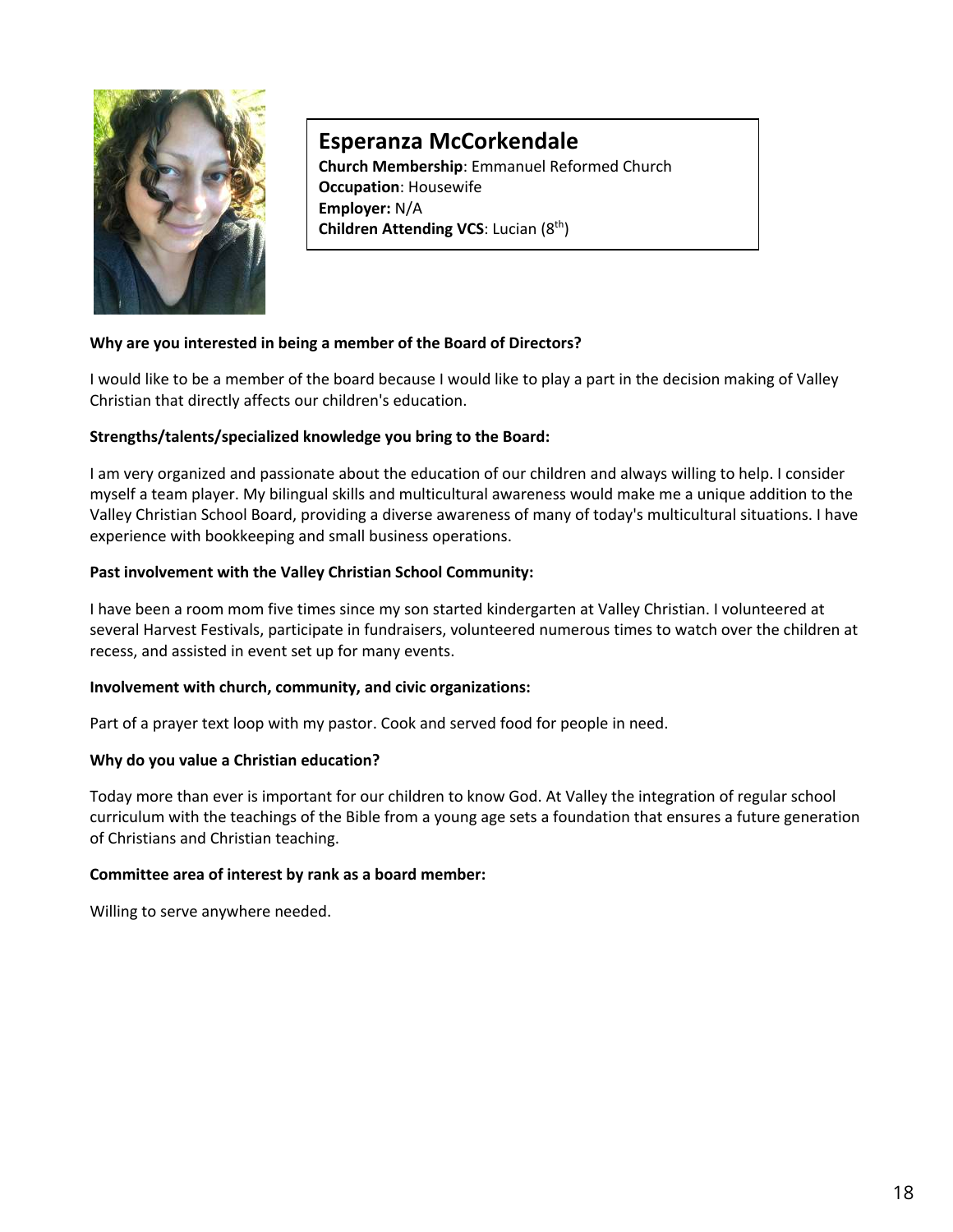

# **Tracy Van Hofwegen**

**Church Membership**: Long Beach CRC **Occupation**: Associate Director of Billing- Law Firm **Employer:** Kirkland & Ellis LLP **Children Attending VCS: Jack (10<sup>th</sup>)** 

### **Why are you interested in being a member of the Board of Directors?**

I understand there is a need for core church members and I find that critical to maintain Valley's mission statement. I have been asked several times in the past and never felt the calling, this time I do. If God believes I should be selected I will serve to my best ability.

### **Strengths/talents/specialized knowledge you bring to the Board:**

Organization, Finance background

### **Past involvement with the Valley Christian School Community:**

- 13 years of children attending VCS (Preschool through High School, our daughter graduation 2021)
- Broadway Showcase Volunteer
- Field Trips

### **Involvement with church, community, and civic organizations:**

- Gems Counselor
- Nursey and Children Church Volunteer
- Sunday School Teacher

### **Why do you value a Christian education?**

Our children are taught the same CRC values and doctrine as at home and church.

### **Committee area of interest by rank as a board member:**

Wherever needed